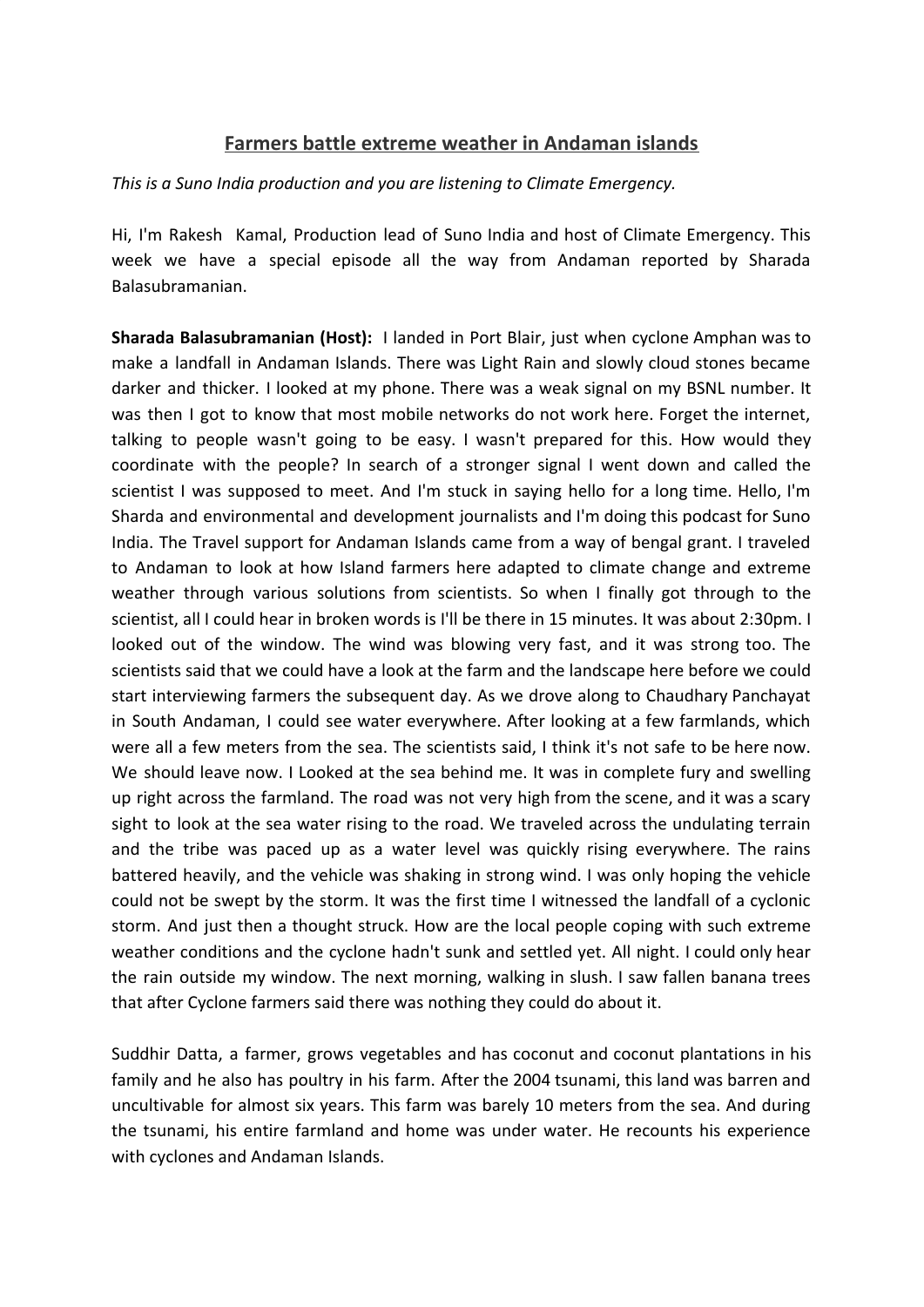*"Aaj jo hai cyclone hua, Cyclone aane se ghar wagerah sab ujad deta hai. Ped wagerah hila deta hai, ped ki jado mai paani jaane se ped wagerah sab sad jaate hai. Yeh dikkat hai."*

Dr. Murugan, senior scientist from Central Island Agricultural Research Institute, also known as Carrie has been working in the islands for over 15 years on protecting natural resources like land and water. He's also been working with Island farmers in overcoming environmental and climate change challenges and helping them pursue smart farming. From an ecological approach, Dr. Murugan, could you please tell us about the environmental and climate change issues in Andaman Islands after the tsunami? How does it impact the farmers here?

**Dr. Murugan:** In Andaman & Nicobar Islands after the tsunami there are different situations created. one we have a waterlogged condition. Second, you have salinity, these are two The biggest problems we are facing in the coastal area. In addition to that, during the summer season, you will find a shortage of water because you think you have rainfall, good rain and a good amount of rainfall of 3000 millimeter until December 15. The southwest monsoon and northeast monsoon after December 15 that is mostly after January, January, February, March and April this Fourmonth, we have shortage of rain. In addition, we have high evapotranspiration in Santa Monica Burnham because it is close to the equator. So once the islands are close to the equator because of sun rays falling exactly on overhead, you will have high evapotranspiration and you can see their land here. It is unrelated terrain. So, there are three factor which affects or decides the water availability one you have rainfall is less second you have high you have evapotranspiration, third you have high gravitational force because of terrain and because of this three reason, these islands are first water shortage for agriculture during the dry season that is starting from January February March sorry January February March and April and opposite to this. What happens from January June to December we have two monsoon seasons. We have plenty of rainfall. So from June to December we have southwest monsoon as well as Northeast monsoon. These two monsoon bring copious amounts of rainfall of more than 3000 millimeters so we have water logging during the season if you have a high tide because which occurs two times In a month, then you will have a spring tide also. So the dam has a lot of sea water inside the coastal areas. So, because of this one water logging under the sea water intrusion, you will have a salinity as well as sea water, water logging problem too and on the other hand during summer season you will have a dry condition. So, this is a typical problem we face normally. It never occurs in a mainland condition. Either you will have dryness or you'll have a water log here. You have dryness . You have wetland water logging as well as salinity. So, these three problems we have to tackle. apart from this your land availability is very limited. So, you cannot expand the land Unlimited, because we here forest all forest, most of all the forests almost are reserved for you cannot enter into the forest area. So you have only 50,000 hectare available for agriculture. So within this 50,000 hectare you have to increase the productivity and also the production so the options like efficient use of resources like water and land. So one one of the best things we found was based on our research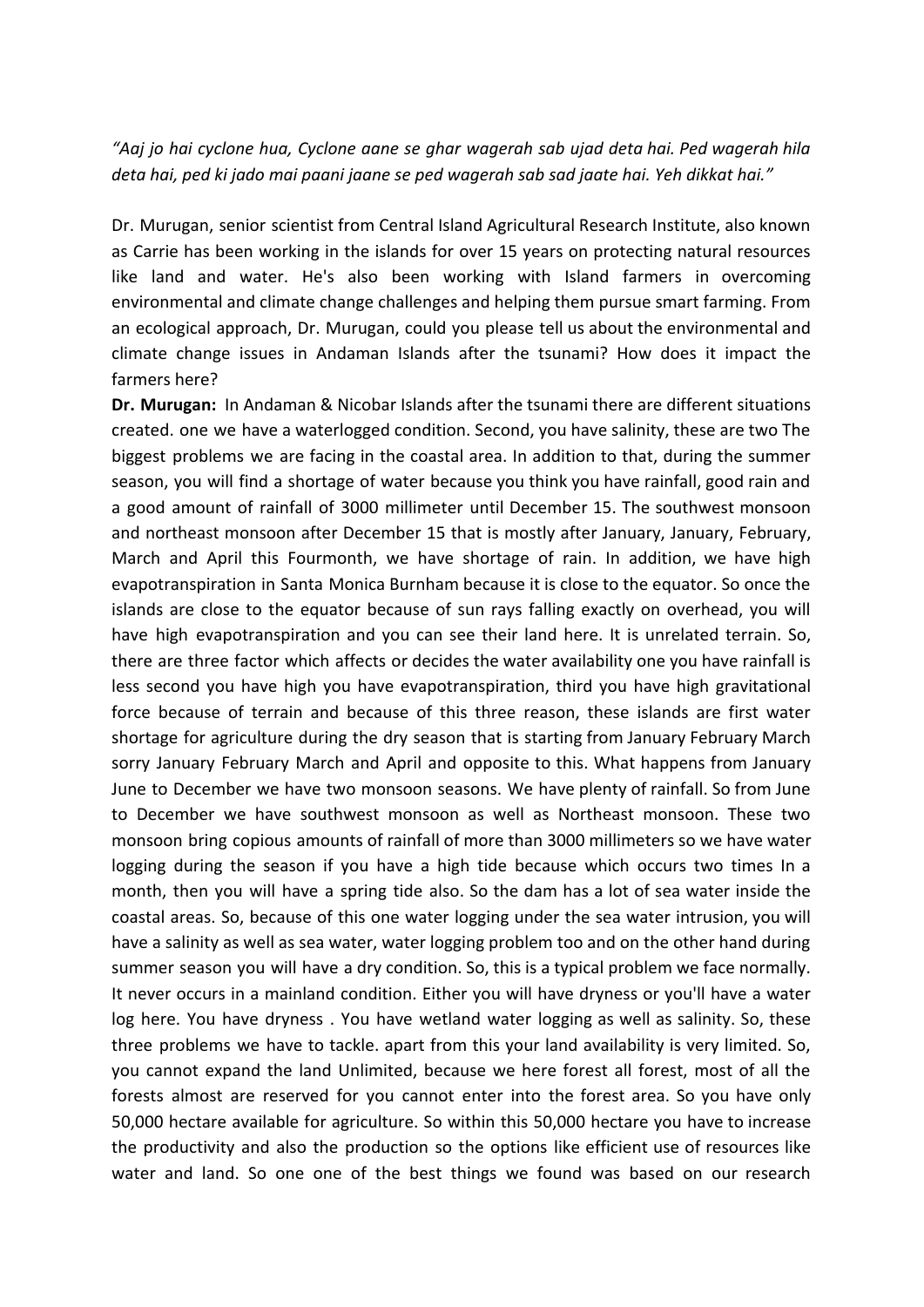experience, and also had things happening elsewhere in the coastal areas of the world. We found that land jumping is one of the best methods you can go about and control the conditions.

**Sharada:** Dr. Murrugan, how different are the issues in Andaman Islands in comparison to say farming in mainland India, what are the solutions that could be best suited locally to Andaman Islands, considering the host of issues the island is facing?

**Dr. Murugan:** So, land surveying is nothing but you can see the pond what how you will see in India and elsewhere simply you will make a bund of one meter two meter, then they cut according to the requirement even you can go for three meter four meter also people go but in the coastal areas, you have again a limitation. So if you are cutting a pond of two meter three meter, I'm inverting the coastal sea water inside. So I have to be very careful not to cut the pond more than where you have a marine sediment. So once you encounter the marine sediment more than if you do it, then the salinity will increase the salt to invite the seawater into the agricultural land. So, you cannot do it. So, you ought to make a careful assessment of land shape mean to the terrain as well as the depth of the marine sediment.

**Sharada:** Could you please elaborate more on the land shaping method? What are the challenges in implementing this design of the islands? What are the various factors that are considered when you look at a solution like a land shipping method?

**Dr. Murugan:** Then you have to consider the farmer's land available to you also. So, some farmers may be having one acre, some farmers may be two acre. So, this is also there, So considering all these factors you have to have a brilliant one or two solutions to the farmers need also socio economic factors to consider one is you have a natural factor another is socio economic factor. Considering these two, we have devised different land shaping methods. One you have a broad bed and furrow system. And second you have a three day farming system then you have a Pond. You have a normal pond but this our landscaping we change the configuration of the bund as well as slope what we give so, that is called a broader dikes So, pond with a broader dikes So, that they can go for cultivation. So, all these three major landscapings are what I told me is a broadbanded furrow system farm pond with the broader dikes three day forming system, then you have a bird bird system. So, all these different landscaping methods are suitable for different farming situations. So, one of the best options we will select is for the farmer to implement it. So, once you choose the method, it is a land shaping method. So, you have to recreate the condition it is not just like Cut & fill the matter just like what we are putting a pipeline then we are cutting and filling So, that cannot be done here because in the bottom layer soil it may be saturated with the salty condition or it may be sulfur or some other toxic aluminum will be there. So, how do we create as such. So, cut the first motion top layer then you fill it then bottom layers to go to the bottom accordingly. Our We will make a plan for earthwork, then we will cut and fill methods. We'll do it as such we will recreate it, so that the amount of water required and also time required to reclaim the land will be very minimal. So, that is the design we make; second conservation is clay conduct and sand conduct. So, based on the clay and sand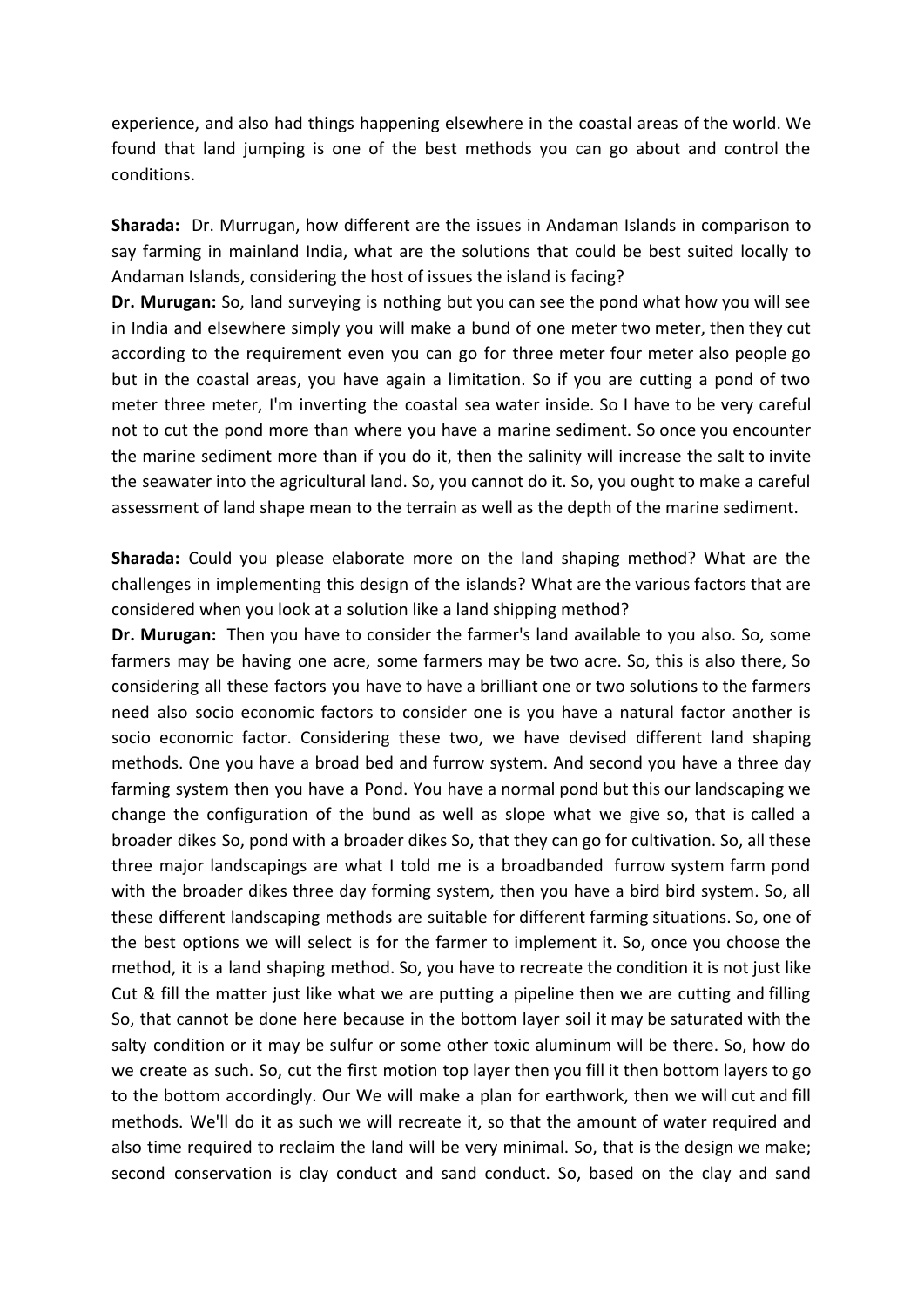conduct to give a slope so, if your land is more clay, you need to give more slope, if our land having more sandy, conditions are more than 40-50% sand is there less clay is there, then you have to give more slope, so that the structure is more stable. So, stability is more important at least the structures would last for four to five years, so that it is random relative to the farmer. So accordingly we have devised different methods and bund conditions also we decide whether we will do one is one slope or one is to 0.5 , positive slope or sometimes we will go one is to 1.5 percentage slope also. So depends on your conditions of the soil. So once we will go discuss with the farmer the field condition we will make a sample Surveys Soil Survey, then we will determine what is the depth we can go about it or is the bottom layers, then the proximity to the sea. So, all these based on the condition will decide what depth you can go on each and every condition. So, once you go about it, then the earthwork will be done, we will cut and fill methods, the same conditions are such that we will recreate the layers of soil there and will not be disturbed as such you will create. Then after making a fundraising at least we will raise one meter

**Sharada:** They try growing vegetables a few months after the tsunami, but due to high salinity nothing grew. There was some flowering but after that the plant withered away. But during heavy Cyclone water just cashed in, and he was forced to stack his hands on top of each other just so that he could save them. Can you stop the water from entering? He asks, though there are early warning systems. There is no point if we just know about it a few days in advance. The last thing we could do is put a blanket over the crop and cover them up.

*"Khara Paani jaisa mere ghar k aage jo samundar hai. Toh khara paani toh automatically aayega. Jaise Humara zameen bhukamp mai jo hai dabb gaya aur samundra ka jo level hai, high tide hai woh 1 meter height hai toh uska paani automatically enter krega hi."*

**Sharada:** Despite an average rainfall of 3000 millimeter annually, why do farmers suffer water shortage in summer? How do you formulate your land shaping method systematically when rainfall is becoming unpredictable in Andaman Islands?

**Dr. Murugan:** For that area if you have a terrain, you will take a peak amount of rainfall based on the historic record on the previous record, say particular you know single day you have maximum in andaman and record rainfall is around 15 to 20 centimeters in a single day which occurs in August and September. Based on this will estimate that What is the depth of flow of water. So, if the depth of flow of water during peak hour of rainfall is three three feet, if a particular terrain then we will devise it at least for four feet height of bund should be there, so that the crop is saved. So, this is the final criteria we will consider to raise the bund. So, if three feet of water is there, then you need at least four feet bund raised, so that the calf will not suffer waterlogged conditions. So, based on this we will raise the bund. So, once the bund iss raise the next a rainy season immediate rainy season, we will allow the water to percolate, the water goes down then it will Leach all the salts, soluble salts, salinity, whatever is other toxic substance like aluminum, sulphur and iron all these things get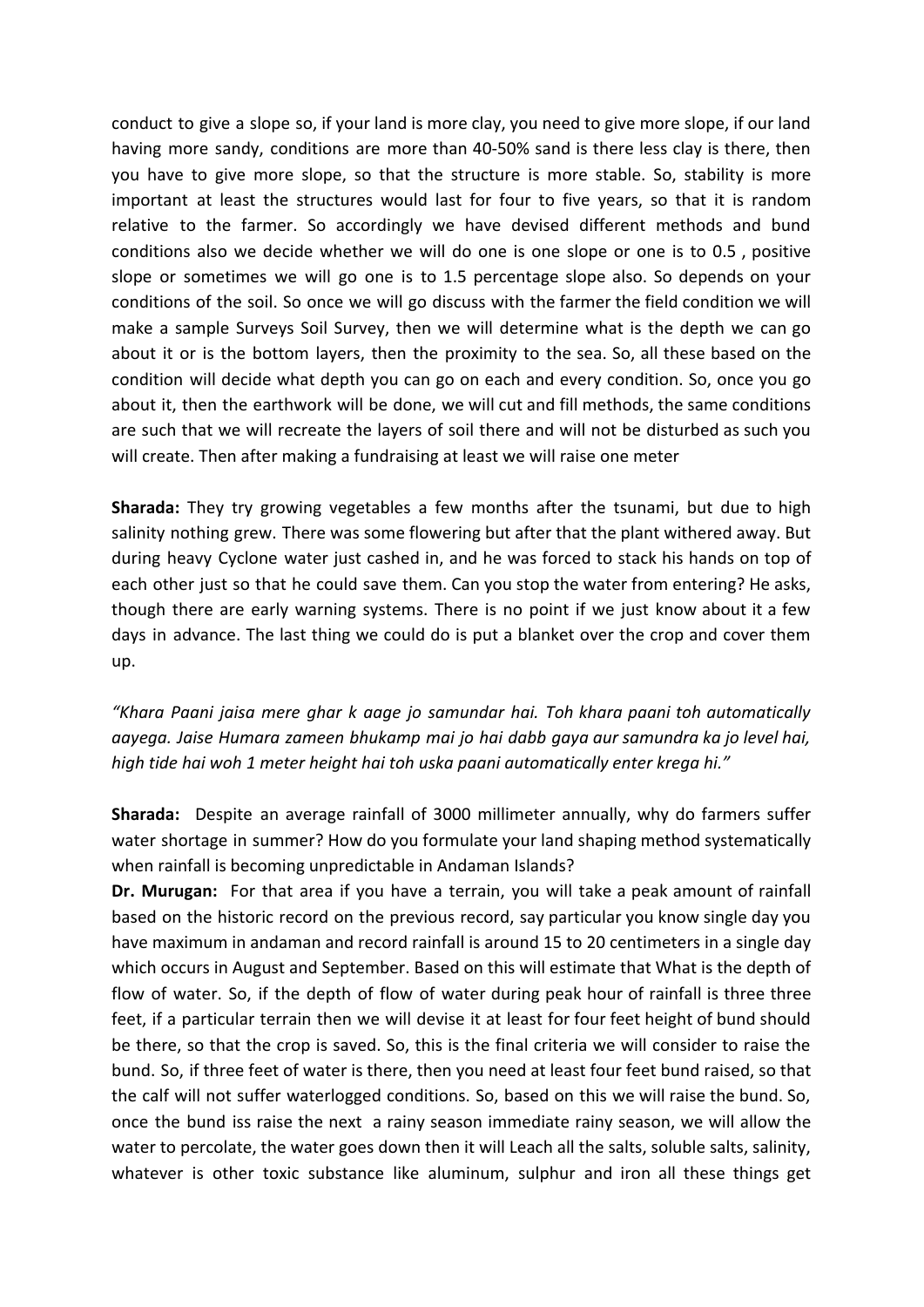leached out to the water. Then after this once the rainfall is over, we will have a pipeline to remove the water from the forest because as I said, all these landscaping you will have a water storage structure as well as raised bund So, this water will be removed in the next day or consecutive season we will remove the excess water during dry season and we will remove it out so that all the toxic substances will go out, then the next season again we will store the water at that time the quality of water will drastically improve. So, this water will be used for irrigating the crops. So, you are addressing two issues one during peak rainfall season you are through the bund you can raise the crop then you are harvesting the rainwater storing it and second thing initially you are leaching the toxic substances subsequently you are using the land for cultivation. The major advantage is water will be used not only for irrigation, but for fish culture, so that is very much in demand. So, farmers' income will be diversified. So, this is what we call agriculture activity diversification so that the stability and sustainability will be more so, this is why we use the water so we harvest the rainwater utilized for irrigation as well as gopher fish culture.

**Sharada:** Farmers in the pouring system as a more popular method of lunch In Andaman Islands, all the farmers that I spoke to were cultivating vegetables, as most of them were close to the sea and could not risk growing Paddy. The salinity went up and down and Paddy cannot grow in saline water. Many farmers reap the benefits of land shaping technique by growing vegetables and wearing fish. Tapan Mondal, a farmer set up the proper inference system for harvesting rainwater, and to grow vegetables through carry. This farm stands lush green today, there was radish spinach, brinjal bottle gourd chili, cabbage and two ponds full of water. There were tiny fishes swimming in the pond as when he talked about his changed farmland, post tsunami and now.

*"Tsunami k baad kuch falta hi nahi tha aur apna zameen liya toh humlogo ka babu pehle teen bed bna k diya waha baigan ka fasal kiya toh accha munafa hua , humne dekha aisi zameen toh humesha kar nahi sakta barish hai. Toh apna poora zameen hum bed banaya dedh 2 lakh kharcha krke poora bed bnake hum sabji shuru kiya kyunki humko isme nafa hai humesha hum kar sakta baarish mai bhi dhoop mai bhi kyunki isme humko fayda hai, hum kar sakta. "*

Dr. Murugan could you tell us about what will happen if farming is done on a land without any intervention in comparison to shaping the land for better income of farmers, what are the farming patterns and the crop plans farmers can follow to ensure sustainable income and water availability?

**Dr. Murugan:** Then for the Bund, if you are not doing any landscaping your land is as good as your barren land or waterlogged area. If you are raising the bund, Not one season you can grow vegetables. If you are a very intelligent farmer and are very educated and aware of the climatic condition you can go three three crops in a year. So our cropping intensity will be 300 percentage So, instead of one rice you can go for three vegetables. So, on an average in Andaman your vegetable cost will be around 50 to 100 rupees depends on the vegetable,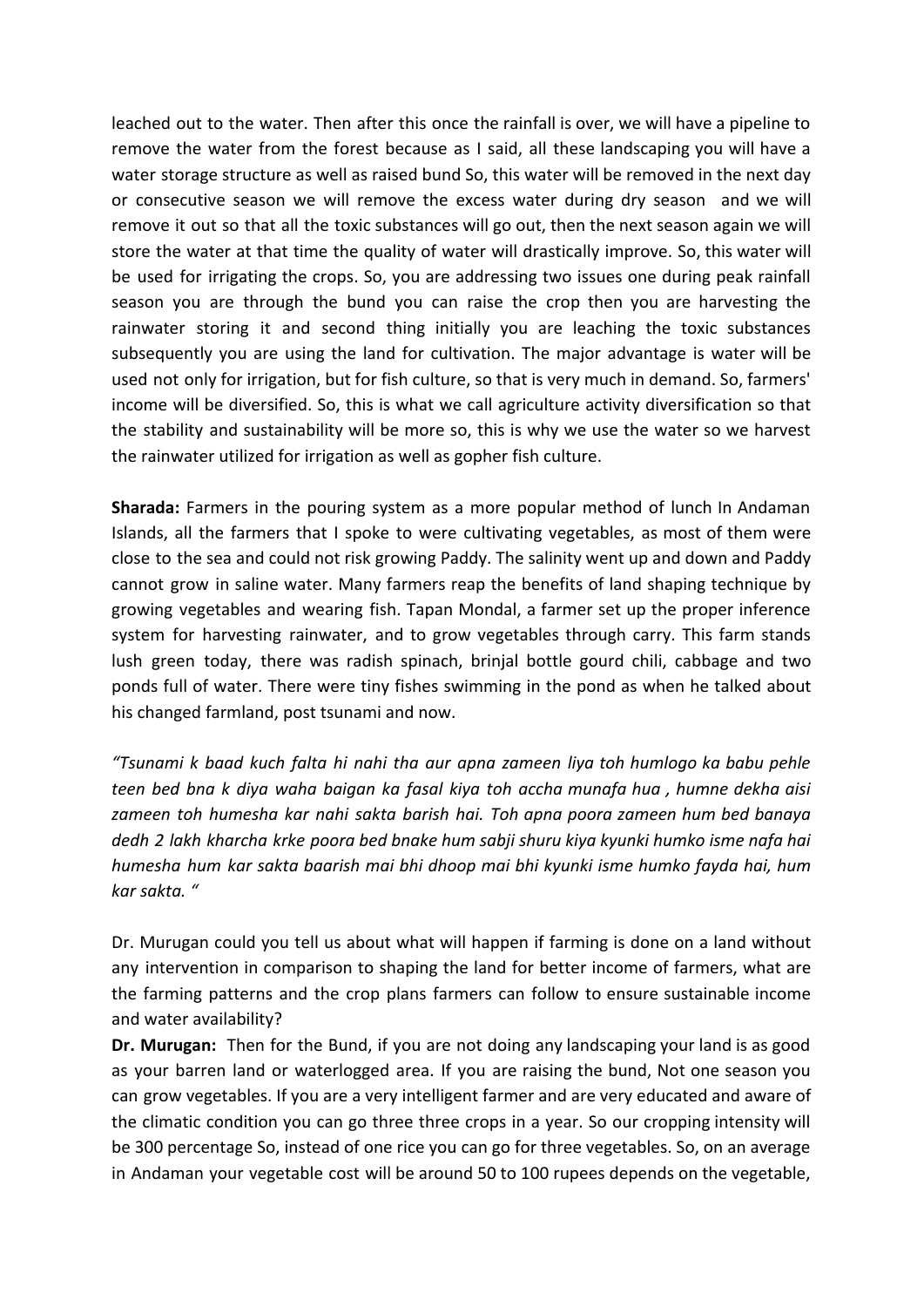even if the farmer sells it for 30 to 40 rupees, it is highly lucrative for the farmer, if you are able to make three consecutive vegetable crops for short duration or long duration depends on the season. So, here you can go for cauliflower or you can go for bindi, you can go for brinjal, then you can go for chili and then short crops like Pollock, then greens then muhly that is either returning or root crops of short duration again go so our beans is very highly renewed rating it goes 100 rupees in the market during summer season. Then you have a cooker bit like snake gourd or gourd. All these gourds you can grow comfortably during the rainy season, then karela that is a bitter gourd that you can go during summer season. And other crops during the first season again growing. So, you can make a very good plan. Farmers should be aware of the cropping pattern and crop plan. So based on these you can go for three crops. So, on an average if you have a land shaping area of one hectare, only acre land, normally farmers will get 25 to 30,000 if you go for rice crop, but if you go for a land shaping method, after two years, he's going to get not less than three lakh rupees. So, including his labor, family labor charges, so around three lakh rupees, he will get the income, if you put these good investment and he's put labor he's going to get because you have a diversified agricultural business one, a barren land you are using for cultivation by landshaping, you are harvesting the water you are going for fish culture and you are going for growing crop for three season of different vegetable so that you will have a good sustainability. In addition to that if you are able to integrate animal components like poultry, duck, other animals, larger animals in some cases, we Doing research is a very good effect. We are getting the impact we are getting. That is going for the dairy unit. So, you can comfortably have two cows, you can grow in the bund and decide to slow fodder then you can sustain two cows. So, if you're putting a cow not less than one lakh rupees income you will get it. So, put together Finally, a net return of three lakh rupees is assured in Andaman condition if you go for a land shaping method. So, this is the technique we have device with then we have standardized then we have demonstrated to at least 220 farmers after this tsunami. So, now, this has been given to other Agriculture Department as our land department for upscaling and also this is one of the very good method for making your irrigation facility available to the field because in a low lying area, in Andaman condition, you have no other way of irrigating the crops, you have no bigger streams, you have no irrigation facility, you cannot go for dam you cannot go for a large check dam so only where you Utilize, every technology has to center around your rainwater harvesting. So, once you harvest the rain in different ways, then you can utilize it for the subsequent three to four months. And similarly you can go for a fish culture. So this diversified your business, then your instabilities increased. So this is what they're all about the land shaping method which we have standardized and we are upscaled for Andaman and Nicobar conditions.

**Sharada:** You were talking about geological changes and undermanned and the resulting impact on its landscape and ecosystem. Could you please elaborate more on that? **Dr. Murugan:** In andaman during tsunami or even after the torso so it is in a highly earthquake prone zone, risk zone five it has been kept. But when an earthquake occurs in Andaman Nicobar it is mostly related to the below surface below surface are below the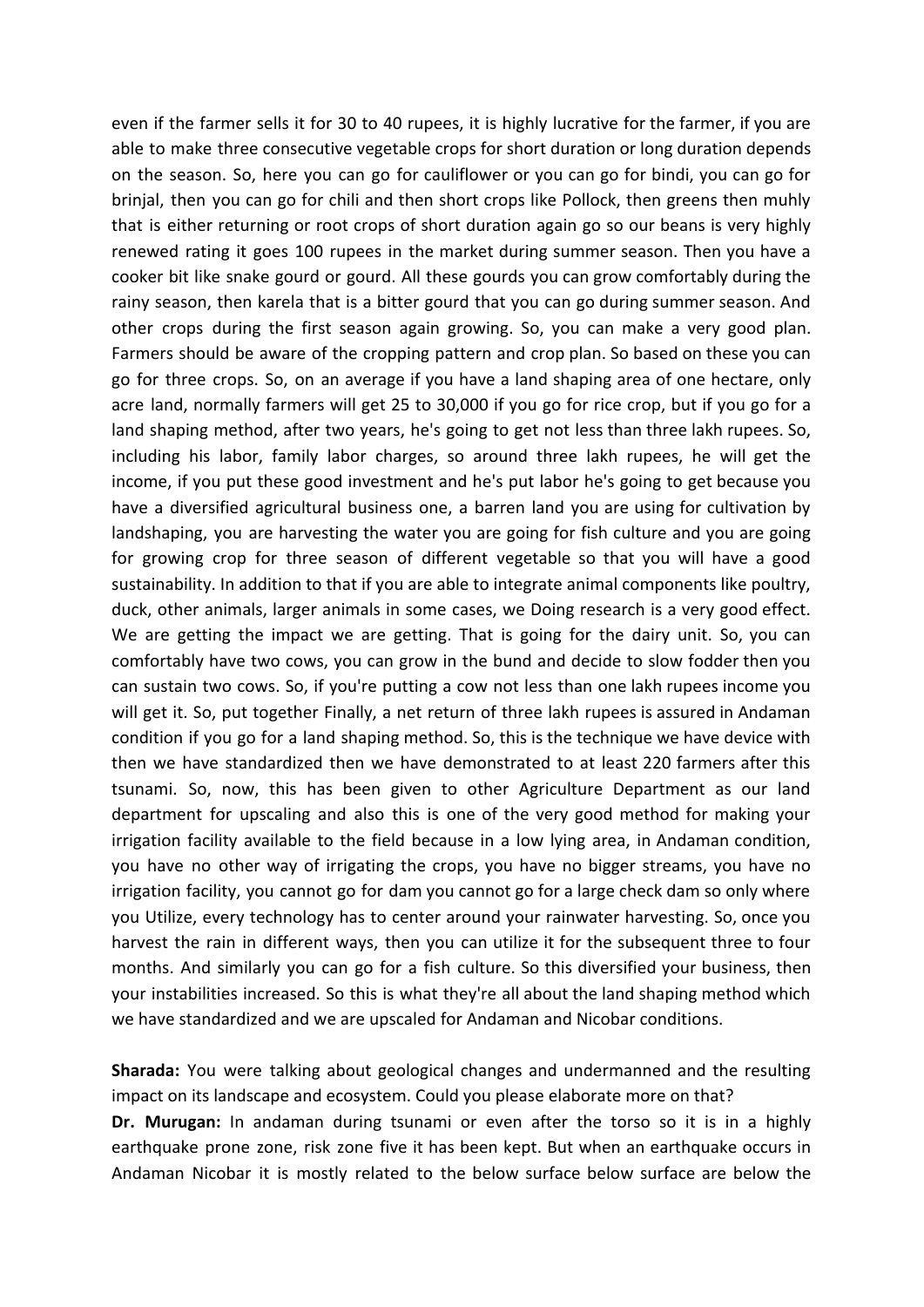ocean surface activities happening in the Java that is a trough is a there kind of Java trough. So once there is an upcoming magma Or a plate goes down. So, there is a counter effect in the island nearby. So, you have a plate. So, once your plate goes down then somebody gets up or once the plate goes up somewhere it gets low. So, because of this rising or sudden movement a plate only gets generated splashes of water. So, this generated you tsunami waves. So, that is one source of energy: your plate moment that is called plate tectonic is the source of generation of your tsunami waves and another is somewhere your plate will go down in the fault area. So in Andaman two things have simultaneously occurred during the last two 2004 tsunami. Some plates like South Andaman are gone down, up to one meter, it has been estimated and some plates likenoth andaman, the land has raised up to one to two feet some location, so we can see clearly some area the sea water has been withdrawn from the mangroves. So this mangrove is dying because no flesh of seawater will die and other sections of plate will happen in South Andaman because of the tsunami. We got land subsidence, like in Tamil Nadu you can see the coastal area like tutuguri & Rameshwaram and other these areas in the geological time has gone down because of subsidence, then some other area which may come up to balance these things similar thing happened here also. So, because of the sub students of land a larger sea water will come inside, where there is a rise of plates, the sea water will get withdrawn. So, this will have a consequential effect on the plants as well as the flora and fauna of that particular location which have occurred during the tsunami.

**Sharada:** Dr. Murugan, In one of your research papers, you've said that El Nino had an impact on Andaman Islands with erratic rainfall and even led to agricultural drought and flood. Could you talk a bit more about how rainfall patterns have changed over the years and how extreme weather and climate change is threatening the island?.

**Dr. Murugan:** In Andaman we have observed from 2012, We are facing more shortage of water during summer season that means you are Total number of rainfall remains the same, but the number of rainy days have come down initially from 148 to 150. Now, it does come down to 140 rainy days, but that too also there is a skewness of a distribution i.e. during summer season, our rainfall has come down during rainy season and rainfall has increased, but our total remains the same. So, within 3000 that means that we are facing more extreme events. So, extreme events means a very extreme rainfall of more than 10 centimeter in a day we are different classifications IMD has done it because of these extreme events or more drought dry days or more rainy days, this effect is that is one climate change effect. And second thing is your sea level rise because of global warming. So, there are two things we are facing. One is now at present we are facing shortage of water because of decreasing rainy days during summer season, but my total rainfall remains the same. Other thing is The island has started facing or in the future, it is projected to face that is sea level rise because of global warming, sea level rise of even a per year point one millimeter will generate more sea waves and means that during cyclonic stroke are during the high tide, more water will rise and it will cover more inland area that is a coastal area. So, more sea water is going to come inside the land during the high tide. And similarly, when